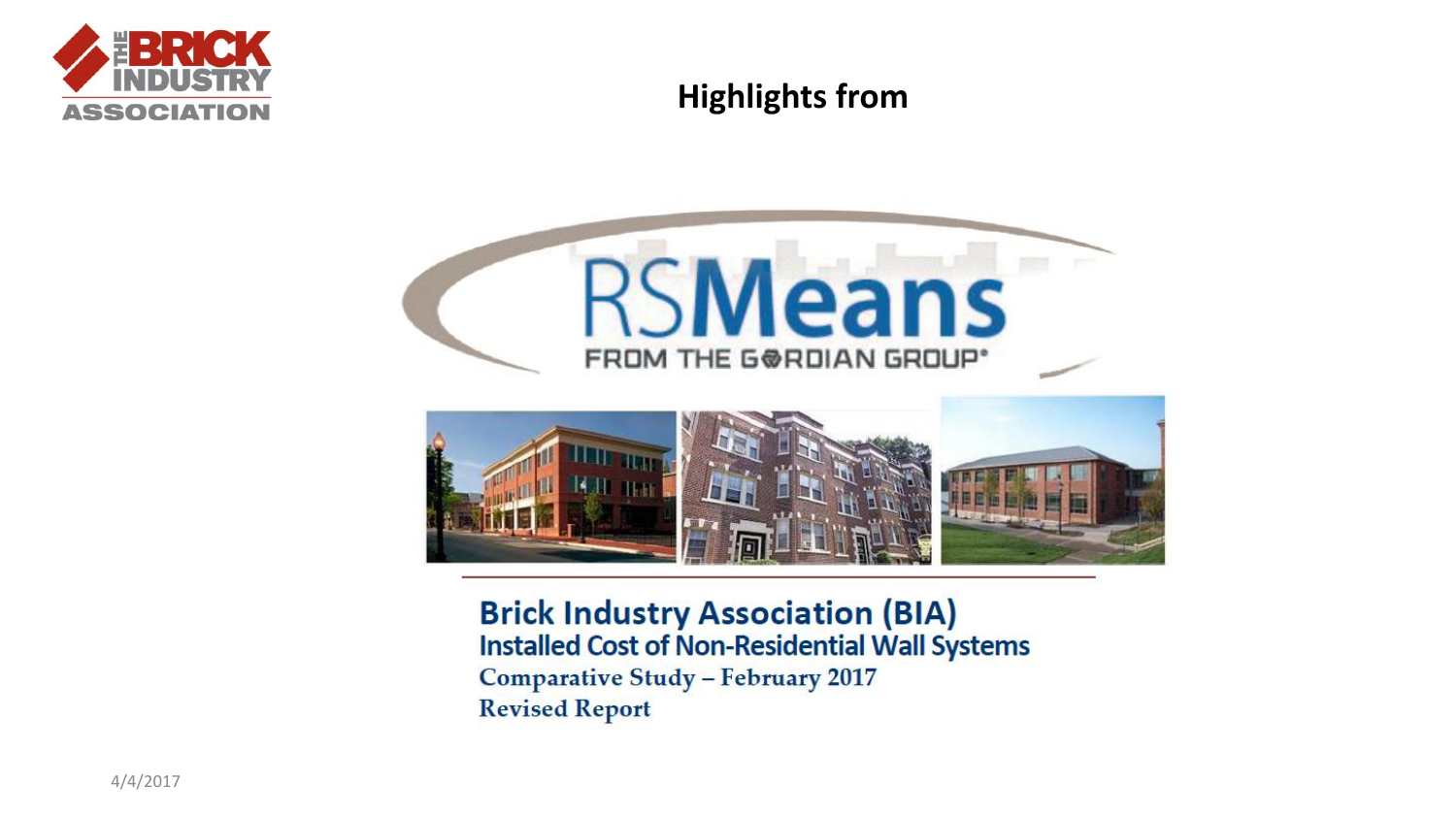

### Overall Summary

A study by RS Means® confirmed that when compared to other commercial-grade wall systems, brick wall systems are extremely cost-competitive compared to other commercial-grade wall systems throughout the country.

EIFS and Brick Veneer on Steel Stud wall systems were consistent at the low end of the range while the Glass and Metal Panel curtain wall systems were by far the most expensive. The Precast Concrete wall system was not only more expensive than Brick Veneer on Steel Stud, it was also more expensive than Brick Veneer with Concrete Masonry Unit cavity wall systems.

It should be noted that the installed wall system costs were directionally similar in all building types evaluated. In fact, the difference in wall costs were significant enough so that they frequently resulted in meaningful differences in the entire cost of the building project.

In fact, RS Means concludes that there are three factors that have real influence on a wall system's contribution to the building project cost:

- **1) Building Type:** The cost impact of wall systems does vary on different types of buildings. For example, a wall system will have much more of an impact on a 20,000 square foot office building than it will on a 200,000 square foot hospital as shown in the following charts.
- **2) Location:** High-cost metropolitan areas will be more expensive than lower-cost, rural areas. BIA and its members can furnish local data for any zip code in the USA with RS Means' own City Cost Index data.
- **3) Labor Rate:** Similar to location, labor rates have an impact on overall building project costs. It should be noted that the following costs use Union Labor rates pulled from RS Means' average wage rates derived from 30 major U.S. cities.

**Note:** Numbers are derived and rounded according to RS Means' study materials provided to BIA.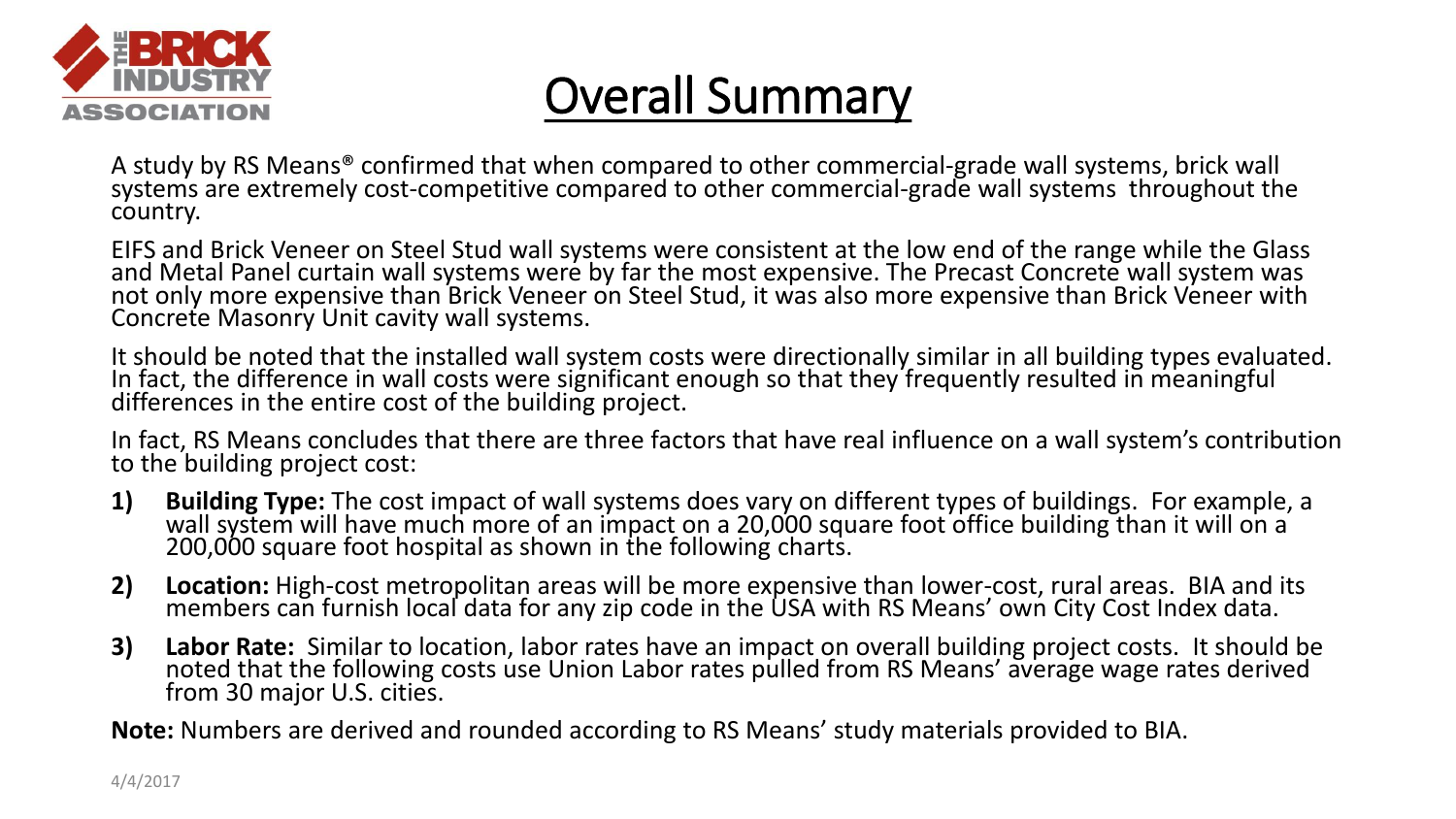

# RS Means® Costs for 3 Story Office Building

| <b>20,000 Square</b><br><b>Foot Office</b><br><b>Building</b>             | <b>EIFS with</b><br><b>Metal</b><br><b>Studs</b> | <b>Brick and</b><br><b>Steel Studs</b> | <b>Manufac-</b><br>tured Stone<br>with Steel<br><b>Studs</b> | <b>Brick with</b><br><b>CMU</b> | <b>Precast</b><br><b>Concrete</b>   | <b>Metal</b><br><b>Panel</b><br><b>Curtain</b><br><b>Wall</b> | <b>Glass</b><br><b>Panel</b><br><b>Curtain</b><br><b>Wall</b> |
|---------------------------------------------------------------------------|--------------------------------------------------|----------------------------------------|--------------------------------------------------------------|---------------------------------|-------------------------------------|---------------------------------------------------------------|---------------------------------------------------------------|
| <b>Cost of Installed</b><br><b>Cladding Material</b>                      | \$185,800                                        | \$251,000                              | \$317,800                                                    | \$321,800                       | \$399,400                           | \$667,800                                                     | \$692,400                                                     |
| <b>Total Cost of</b><br><b>Construction Per</b><br><b>Square Foot</b>     | \$168.91                                         | \$171.92                               | \$176.56                                                     | \$176.81                        | \$181.55                            | \$199.94                                                      | \$201.28                                                      |
| <b>Total Cost of</b><br><b>Construction of</b><br><b>Building Project</b> | \$3,378,182                                      | \$3,438,356                            | \$3,531,111                                                  | \$3,536,264                     | \$3,630,909                         | \$3,998,802                                                   | \$4,025,581                                                   |
| <b>Total Project Cost</b><br><b>Comparison</b>                            |                                                  |                                        | 2.7% more<br>than Brick<br>with Steel<br><b>Studs</b>        |                                 | 2.7% more<br>than Brick<br>with CMU | 13.1%<br>more than<br><b>Brick with</b><br><b>CMU</b>         |                                                               |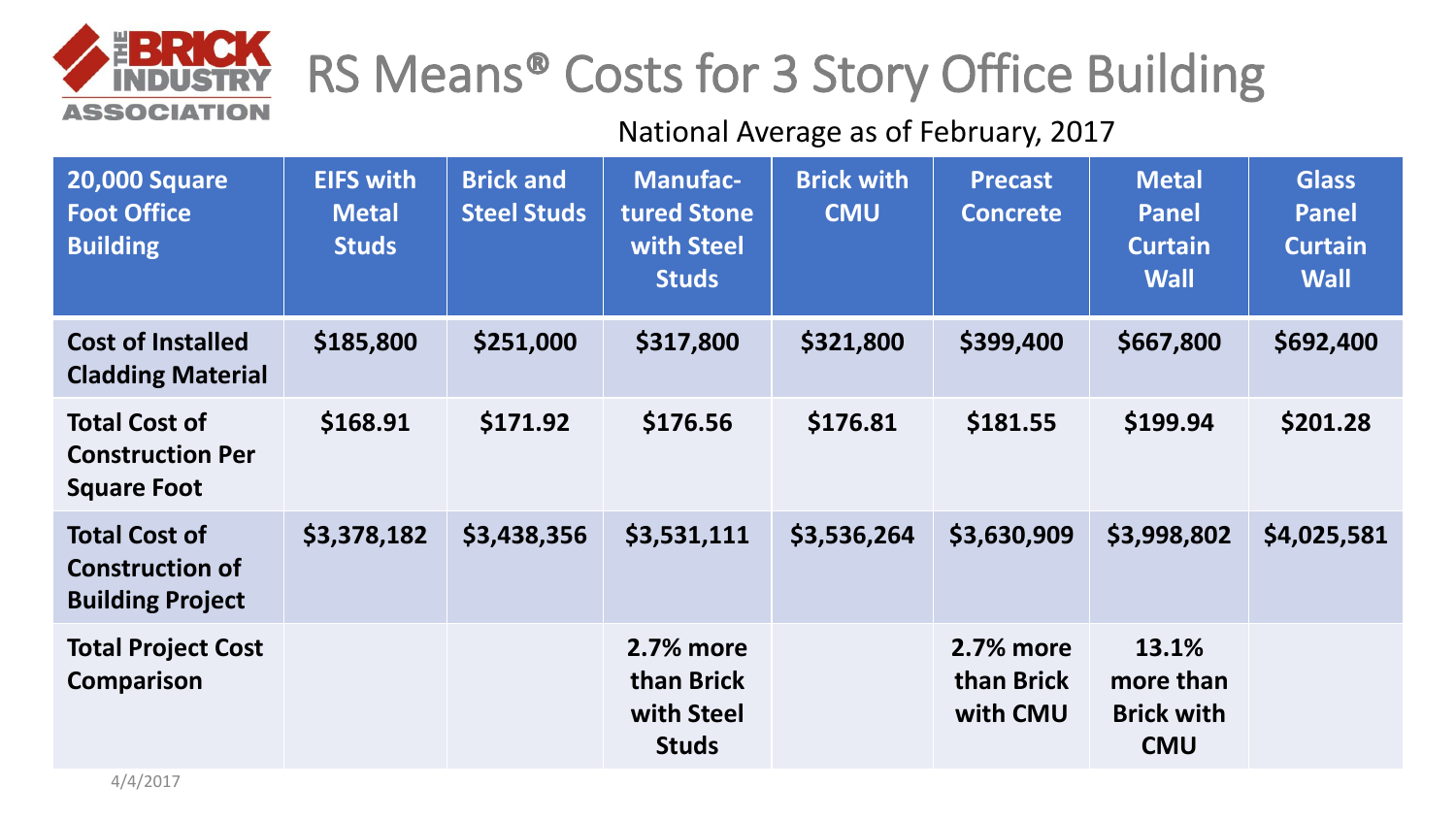

## RS Means® Costs for 5-10 Story Office Building

| <b>80,000 Square</b><br><b>Foot Office</b><br><b>Building</b>             | <b>EIFS with</b><br><b>Metal Studs</b> | <b>Brick and</b><br><b>Steel Studs</b> | <b>Manufac-</b><br>tured<br><b>Stone with</b><br><b>Steel Studs</b> | <b>Brick with</b><br><b>CMU</b> | <b>Precast</b><br><b>Concrete</b>          | <b>Metal</b><br><b>Panel</b><br><b>Curtain</b><br><b>Wall</b> | <b>Glass Panel</b><br><b>Curtain</b><br><b>Wall</b> |
|---------------------------------------------------------------------------|----------------------------------------|----------------------------------------|---------------------------------------------------------------------|---------------------------------|--------------------------------------------|---------------------------------------------------------------|-----------------------------------------------------|
| <b>Installed Cost of</b><br><b>Cladding</b><br><b>Material</b>            | \$577,600                              | \$780,800                              | \$988,800                                                           | \$1000,800                      | \$1,242,400                                | \$2,078,400                                                   | \$2,154,400                                         |
| <b>Total Cost of</b><br><b>Construction</b><br><b>Per Square Foot</b>     | \$147.35                               | \$150.15                               | \$156.46                                                            | \$156.38                        | \$165.21                                   | \$173.20                                                      | \$174.87                                            |
| <b>Total Cost of</b><br><b>Construction of</b><br><b>Building Project</b> | \$11,787,755                           | \$12,012,308                           | \$12,516,456                                                        | \$12,510,000                    | \$13,217,021                               | \$13,856,000                                                  | \$13,989,610                                        |
| <b>Total Project</b><br>Comparison                                        |                                        |                                        | 4.2% more<br>than Brick<br>with Steel<br><b>Studs</b>               |                                 | <b>5.7% more</b><br>than Brick<br>with CMU | 10.8% more<br>than Brick<br>with CMU                          |                                                     |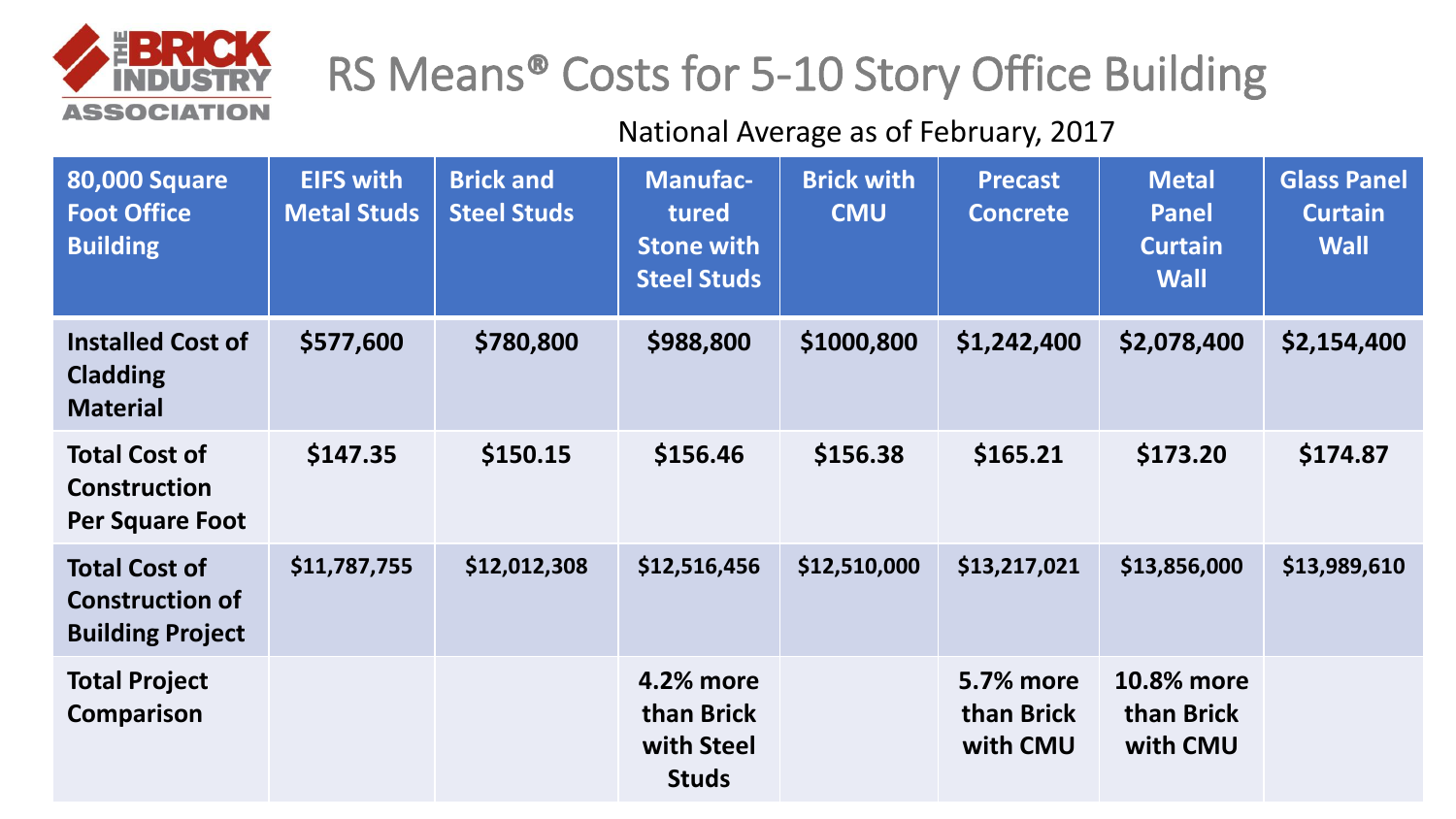

## RS Means® Costs for 4-8 Story Hospital

| <b>200,000 Square</b><br><b>Foot Hospital</b>                             | <b>EIFS with</b><br><b>Metal</b><br><b>Studs</b> | <b>Brick and</b><br><b>Steel Studs</b> | <b>Manufac-</b><br>tured<br><b>Stone with</b><br><b>Steel Studs</b> | <b>Brick with</b><br><b>CMU</b> | <b>Precast</b><br><b>Concrete</b> | <b>Metal</b><br><b>Panel</b><br><b>Curtain</b><br><b>Wall</b>            | <b>Glass</b><br><b>Panel</b><br><b>Curtain</b><br><b>Wall</b> |
|---------------------------------------------------------------------------|--------------------------------------------------|----------------------------------------|---------------------------------------------------------------------|---------------------------------|-----------------------------------|--------------------------------------------------------------------------|---------------------------------------------------------------|
| <b>Installed Cost of</b><br><b>Cladding Material</b>                      | \$894,000                                        | \$1,208,000                            | \$1,530,000                                                         | \$1,548,000                     | \$1,920,000                       | \$3,214,000                                                              | \$3,332,000                                                   |
| <b>Total Cost of</b><br><b>Construction Per</b><br><b>Square Foot</b>     | \$279.38                                         | \$274.55                               | \$273.21                                                            | \$276.43                        | \$282.35                          | \$286.96                                                                 | \$287.24                                                      |
| <b>Total Cost of</b><br><b>Construction of</b><br><b>Building Project</b> | \$55,875,000                                     | \$54,909,090                           | \$54,642,857                                                        | \$55,285,714                    | \$56,470,588                      | \$57,392,857                                                             | \$57,448,276                                                  |
| <b>Total Project</b><br><b>Comparison</b>                                 |                                                  |                                        |                                                                     |                                 |                                   | <b>Project</b><br>costs \$2M<br>+ over<br><b>Brick</b><br><b>Systems</b> | Project<br>costs<br>$$2M+$<br>over Brick<br><b>Systems</b>    |